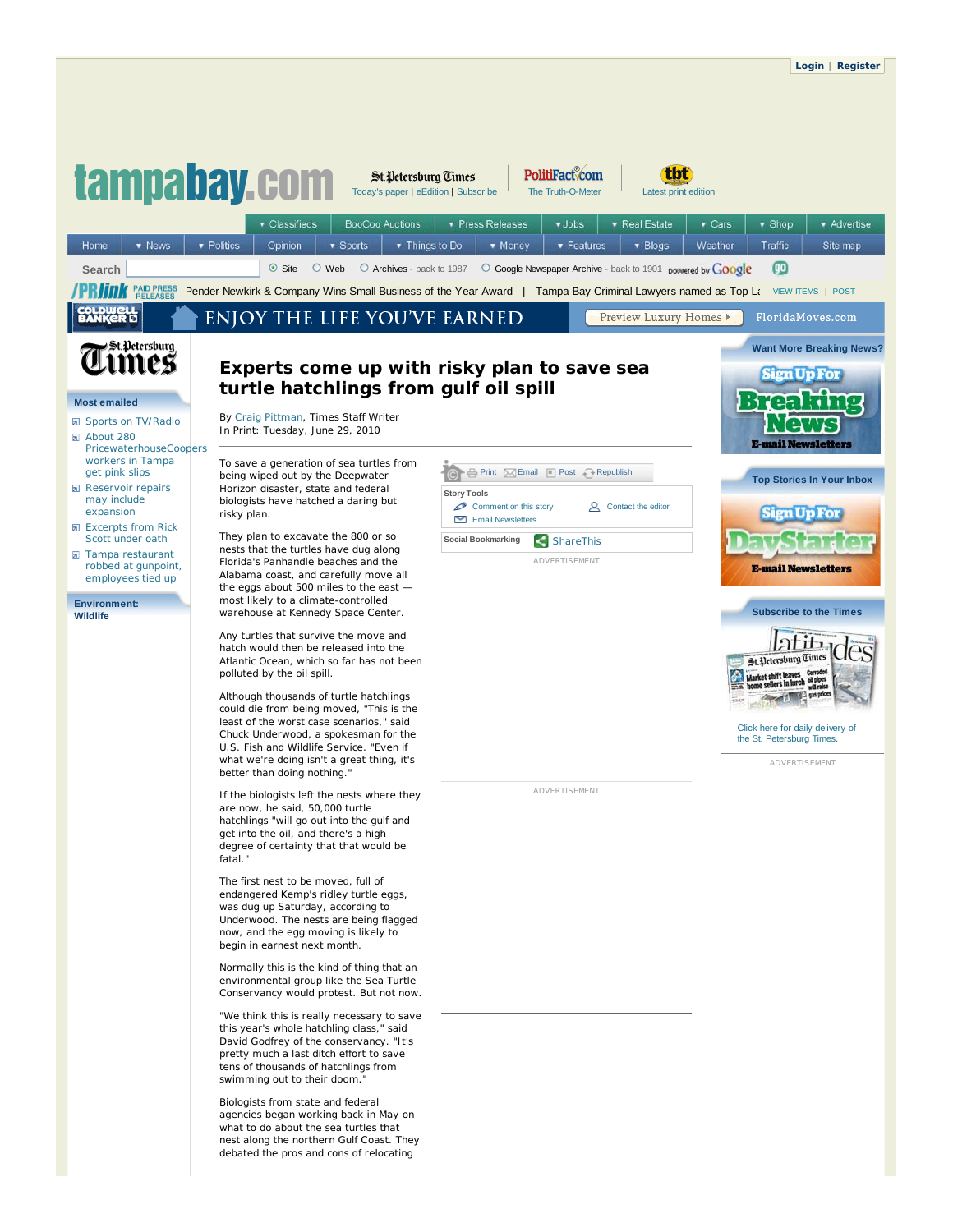the nests to various places, and finally drew up a nine-page plan.

"The activities identified in these protocols are extraordinary measures being taken in direct response to an unprecedented human-caused disaster," the plan states.

No one could say how much the effort will cost, but the assumption is that BP will pay for it.

Turtle eggs hatch after about 55 days. So when the nests are at least 51 days old, then it will be time to start digging the eggs out. The plan requires excavating the nests by hand and then putting eggs into foam containers "that are soaked, washed with water, allowed to completely dry, and drilled with appropriate air circulation holes before eggs are placed in them.

The plan warns that "a 3-inch layer of moist sand from the nest cavity or vicinity of the nest site should be placed into the bottom of each Styrofoam box," and then when the eggs are packed in it, "a 2- to 3-inch layer of moist sand should be placed on top of the eggs."

The plan commands the crews moving the nests to "take extreme care not to rotate the eggs in any way during handling," and it also says, "Styrofoam boxes must not be tilted for any reason."

Initially the plan called for flying the boxes to the other coast, but Underwood said biologists worried about changing air



[U.S. Fish and Wildlife Service]

This image is from a U.S. Fish and Wildlife Service document shows how sea turtle eggs will be dug up and packed by hand into containers and moved to Florida's Atlantic Coast.

## **Featured**



pressure, engine vibrations and tilting the boxes on takeoff and landing. So instead the eggs will get a truck ride to the coast, which could take six to eight hours.

Once the boxes reach the Atlantic coast, they will be stored in a "designated incubation facility" where they will be monitored until the eggs hatch. Underwood said there have been discussions about using a Kennedy Space Center warehouse, but no contracts have been signed yet.

While in the warehouse, the sand-covered eggs must be "lightly sprinkled with water from a watering can as needed to keep sand moist, but not wet," the plan says.

If any hatchlings emerge, they will be collected each night and released on one of several east Florida beaches to make their way to the ocean. Releasing the hatchlings into the Atlantic makes sense because, based on tracking prior migrations from the gulf, that's where they would have headed anyway, said Henry Cabbage, a spokesman for the state Fish and Wildlife Conservation Commission.

"We're just giving them a ride," he joked.

However, one of the unknowns about this turtle migration is what it will do to their internal navigational systems. Sea turtles use their orientation with the earth's magnetic fields to swim back to the beach where they were born to lay new eggs. No one knows if moving the eggs right before they hatch will alter the hatchlings' ability to find their way back home someday.

"Potentially you could be messing with that process a little bit," Godfrey said. "But at least they'd still be on a Florida beach.

This isn't the first time humans have had to rescue sea turtles this year. During the January cold snap, about 2,000 were so stunned by the low temperatures that biologists captured and rehabilitated them.

So far, more than 100 sea turtles coated in oil have been pulled from the gulf, according to figures released Sunday by the Coast Guard and BP. Nine were already dead.

*Craig Pittman can be reached at craig@sptimes.com or (727) 893-8530.*

[Last modified: Jun 28, 2010 10:52 PM]

Click here for reuse options! Copyright 2010 St. Petersburg Times

## **Click here to post a comment**

**There are 21 comments**

ADVERTISEMENT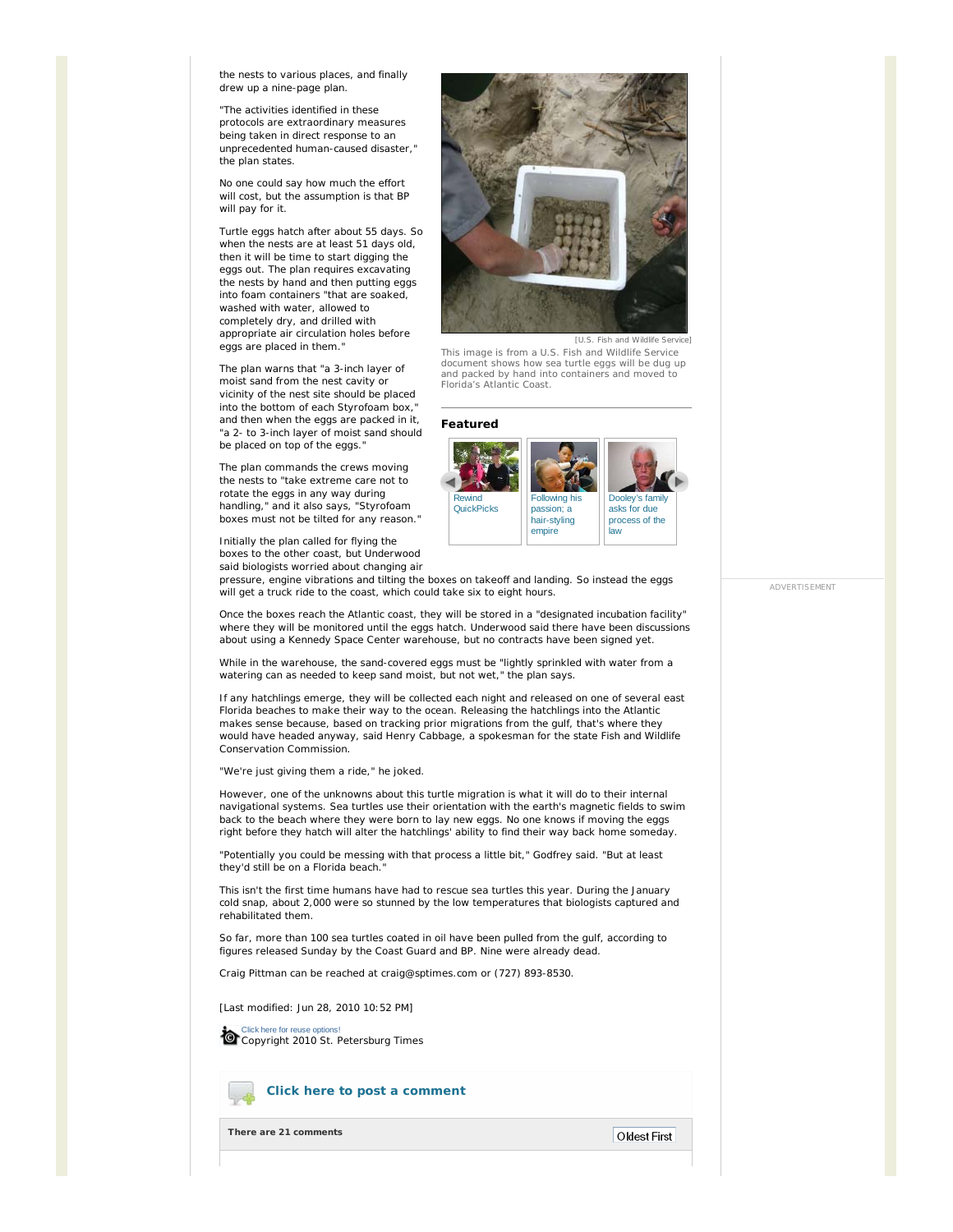| This is not here wrote:<br>This administration could care less about the turtles; the environment; or you.<br>The ends justifies the means. By the time most people figure it out; it's too<br>latepeople repeating history.                                                                                                                                                                                                                                                                                                                                                                                                                                                                      |  |  |  |  |  |  |  |
|---------------------------------------------------------------------------------------------------------------------------------------------------------------------------------------------------------------------------------------------------------------------------------------------------------------------------------------------------------------------------------------------------------------------------------------------------------------------------------------------------------------------------------------------------------------------------------------------------------------------------------------------------------------------------------------------------|--|--|--|--|--|--|--|
| Jun 28, 2010 8:10 PM<br>$\overline{1}2$<br>$\Box$ 10<br><b>Report Abuse</b>                                                                                                                                                                                                                                                                                                                                                                                                                                                                                                                                                                                                                       |  |  |  |  |  |  |  |
| Surrealist wrote:<br>I applaud the rearchers desire to help. Ironically, it seems the more humans try<br>and help, the worse off things become. I thought the current models showed the<br>oil rounding the keys and flowing north in the Gulf Stream. Wouldn't this just put<br>them at risk again?<br>It reminds me of how many people drove their cars from Tampa toward Orlando to<br>"escape" hurricane Charly, only to find themselves right in<br>it's path. The storm missed Tampa completely.<br>Or the folks who decide they hate Florida so much because of the risk of<br>hurricanes deciding that Tennesee is the new Promised land, until the tornados<br>and floods sweep through. |  |  |  |  |  |  |  |
| Jun 28, 2010 8:32 PM<br><b>Report Abuse</b><br>  3                                                                                                                                                                                                                                                                                                                                                                                                                                                                                                                                                                                                                                                |  |  |  |  |  |  |  |
| BeachQueen wrote:<br>Whatever the outcome, at least they're doing SOMETHING to be pro-active<br>which is more than we can say for BP and all of their "efforts".<br>Jun 28, 2010 9:13 PM<br>111<br><b>Report Abuse</b><br>11                                                                                                                                                                                                                                                                                                                                                                                                                                                                      |  |  |  |  |  |  |  |
| Beachie wrote:                                                                                                                                                                                                                                                                                                                                                                                                                                                                                                                                                                                                                                                                                    |  |  |  |  |  |  |  |
| Please SPT, keep us informed as to what happens, good or bad.                                                                                                                                                                                                                                                                                                                                                                                                                                                                                                                                                                                                                                     |  |  |  |  |  |  |  |
| Jun 28, 2010 10:42 PM<br><b>Report Abuse</b><br>1 o<br>3                                                                                                                                                                                                                                                                                                                                                                                                                                                                                                                                                                                                                                          |  |  |  |  |  |  |  |
| mr.fabulous wrote:<br>You guys are awesome. Do good work, good things will come of it.                                                                                                                                                                                                                                                                                                                                                                                                                                                                                                                                                                                                            |  |  |  |  |  |  |  |
| Jun 28, 2010 11:31 PM<br>5<br>1 O<br><b>Report Abuse</b>                                                                                                                                                                                                                                                                                                                                                                                                                                                                                                                                                                                                                                          |  |  |  |  |  |  |  |
| Dr_Dug wrote:<br>It's Obamas Fault                                                                                                                                                                                                                                                                                                                                                                                                                                                                                                                                                                                                                                                                |  |  |  |  |  |  |  |
| Jun 29, 2010 12:12 AM<br>1 O<br><b>Report Abuse</b><br>- 4                                                                                                                                                                                                                                                                                                                                                                                                                                                                                                                                                                                                                                        |  |  |  |  |  |  |  |
| BeachQueen wrote:<br>I must agree Dr_Dug it was his administration that granted BP an exemption to<br>drill in the gulf. So should the 'chosen one' or BP have to pay for the turtles trip to<br>the east coast?? THAT is the question                                                                                                                                                                                                                                                                                                                                                                                                                                                            |  |  |  |  |  |  |  |
| Jun 29, 2010 12:45 AM<br><b>Report Abuse</b>                                                                                                                                                                                                                                                                                                                                                                                                                                                                                                                                                                                                                                                      |  |  |  |  |  |  |  |
| chet wrote:<br>Why not enclose the area and catch them when the hatch and try to move to the<br>water. Then they will at least have survived the hatching process.                                                                                                                                                                                                                                                                                                                                                                                                                                                                                                                                |  |  |  |  |  |  |  |
| Jun 29, 2010 1:28 AM<br><b>Report Abuse</b><br>∣ 1<br>$\overline{\mathbf{2}}$                                                                                                                                                                                                                                                                                                                                                                                                                                                                                                                                                                                                                     |  |  |  |  |  |  |  |
| smithley29 wrote:<br>There are still a lot of opportunities to enjoy your summer vacation at Florida<br>beach and possibly save a great deal of money as well state is giving incentives to<br>visit Florida, check out these unbelievable deals at http://bit.ly/dwKcDl and plan<br>your vacation                                                                                                                                                                                                                                                                                                                                                                                                |  |  |  |  |  |  |  |
| Jun 29, 2010 4:55 AM<br><b>Report Abuse</b><br>3                                                                                                                                                                                                                                                                                                                                                                                                                                                                                                                                                                                                                                                  |  |  |  |  |  |  |  |
| SS wrote:<br>@chet: because sea turtles return to the beach they were born to lay their eggs.                                                                                                                                                                                                                                                                                                                                                                                                                                                                                                                                                                                                     |  |  |  |  |  |  |  |
| Jun 29, 2010 6:22 AM<br><b>Report Abuse</b><br>l 0                                                                                                                                                                                                                                                                                                                                                                                                                                                                                                                                                                                                                                                |  |  |  |  |  |  |  |
| isleofjava wrote:                                                                                                                                                                                                                                                                                                                                                                                                                                                                                                                                                                                                                                                                                 |  |  |  |  |  |  |  |
|                                                                                                                                                                                                                                                                                                                                                                                                                                                                                                                                                                                                                                                                                                   |  |  |  |  |  |  |  |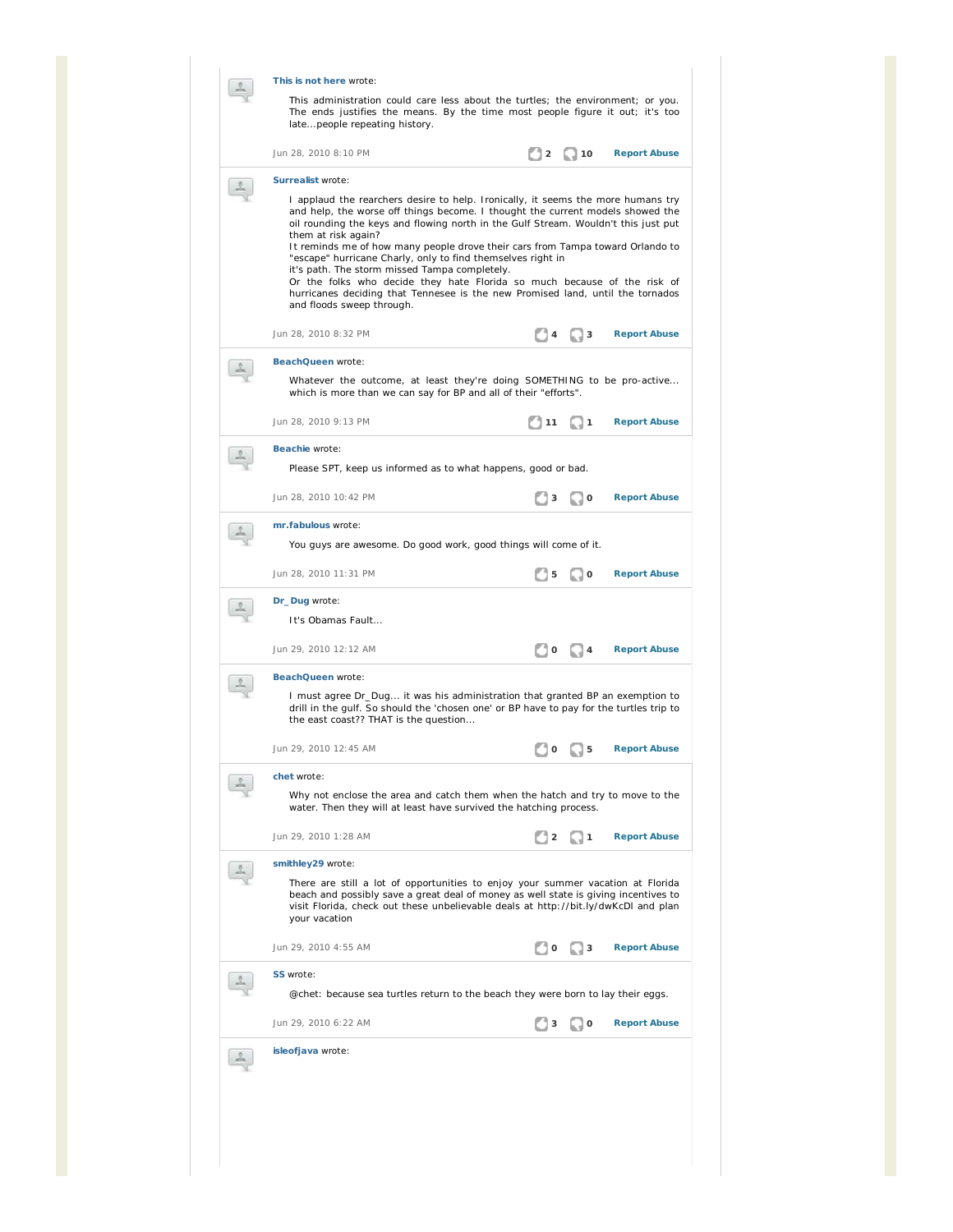| I wonder if this will work ?????? If it does succeed at a high percentage rate, that<br>would be a great boon. It sure IS risky. I, too, wonder why releasing them in the<br>Atlantic makes any sense. If the turtles DO return to where they were born, will<br>they try instively to get back to the west coast and, thereby, die in the process? It<br>amazes me how strong some instincts are. That's one heck of a swim! Will the oil<br>actually be carried by the currents into the Atlantic shores and, then, will all this<br>effort and expense be a waste of money and possibly put them even more into<br>harm's way? So many questions. So few answers. |                |                                     |                     |  |  |  |  |  |
|----------------------------------------------------------------------------------------------------------------------------------------------------------------------------------------------------------------------------------------------------------------------------------------------------------------------------------------------------------------------------------------------------------------------------------------------------------------------------------------------------------------------------------------------------------------------------------------------------------------------------------------------------------------------|----------------|-------------------------------------|---------------------|--|--|--|--|--|
| Jun 29, 2010 7:41 AM                                                                                                                                                                                                                                                                                                                                                                                                                                                                                                                                                                                                                                                 | $\Box$ 2       | $\blacksquare$ 0                    | <b>Report Abuse</b> |  |  |  |  |  |
| map354 wrote:<br>isleofjava, I dont think even the experts have the answers to those questions, but<br>doing something gives them a better chance than letting them jump straight into<br>the oil.                                                                                                                                                                                                                                                                                                                                                                                                                                                                   |                |                                     |                     |  |  |  |  |  |
| Jun 29, 2010 7:51 AM                                                                                                                                                                                                                                                                                                                                                                                                                                                                                                                                                                                                                                                 |                | 11                                  | <b>Report Abuse</b> |  |  |  |  |  |
| sndinc wrote:<br>I'm happy to know that an organization is thinking about the turtles and has<br>developed a plan of action to save them. I too am worried about whether they will<br>find their way home for the next generation, but at least they will now have a<br>chance. This Oil spill disaster needs more caring people and organizations to help.<br>Not enough is being done and with hurricane season on the brink, this is going to<br>get much worse, quickly.                                                                                                                                                                                         |                |                                     |                     |  |  |  |  |  |
| Jun 29, 2010 10:07 AM                                                                                                                                                                                                                                                                                                                                                                                                                                                                                                                                                                                                                                                | $\overline{1}$ | -1                                  | <b>Report Abuse</b> |  |  |  |  |  |
| tt wrote:<br>It won't be the government, and it sure as hell won't be BP, to make these kind of<br>decisions and act on them. It will be the average American, as usual, to innovate<br>and go ahead and do seemingly small important things such as this, to save<br>whatever can be saved. In every disaster in this country, natural or man made, it<br>has been the people who take the initiative and just go out and do, while the<br>executives and politicians stand around arguing and scratching their a\$\$.                                                                                                                                              |                |                                     |                     |  |  |  |  |  |
| Jun 29, 2010 10:16 AM                                                                                                                                                                                                                                                                                                                                                                                                                                                                                                                                                                                                                                                | 12             | - 1                                 | <b>Report Abuse</b> |  |  |  |  |  |
| onthegulf wrote:<br>Beach Queen and Dr Dug<br>Excuse me, but the BP marriage started with Mr. Cheney and George Bush. Have<br>you forgotten that. Have you wondered why they are not speaking up on this,<br>they are to fault.                                                                                                                                                                                                                                                                                                                                                                                                                                      |                |                                     |                     |  |  |  |  |  |
| Jun 29, 2010 2:20 PM                                                                                                                                                                                                                                                                                                                                                                                                                                                                                                                                                                                                                                                 |                | $\blacksquare$ 10 $\blacksquare$ 11 | <b>Report Abuse</b> |  |  |  |  |  |
| marcos wrote:                                                                                                                                                                                                                                                                                                                                                                                                                                                                                                                                                                                                                                                        |                |                                     |                     |  |  |  |  |  |
| wonder if these turtles will imprint this new site as their "birthplace" and return<br>there? Interesting                                                                                                                                                                                                                                                                                                                                                                                                                                                                                                                                                            |                |                                     |                     |  |  |  |  |  |
| Jun 29, 2010 2:25 PM                                                                                                                                                                                                                                                                                                                                                                                                                                                                                                                                                                                                                                                 | 11             | $\Box$ 0                            | <b>Report Abuse</b> |  |  |  |  |  |
| sidney wrote:<br>Interesting. I look forward to hearing or reading more about this.                                                                                                                                                                                                                                                                                                                                                                                                                                                                                                                                                                                  |                |                                     |                     |  |  |  |  |  |
| Jun 29, 2010 5:03 PM                                                                                                                                                                                                                                                                                                                                                                                                                                                                                                                                                                                                                                                 |                | O                                   | <b>Report Abuse</b> |  |  |  |  |  |
| moose wrote:<br>BP is corralling them in oil collection pools and burning them alive. Along with<br>other sea life.                                                                                                                                                                                                                                                                                                                                                                                                                                                                                                                                                  |                |                                     |                     |  |  |  |  |  |
| Jun 29, 2010 5:35 PM                                                                                                                                                                                                                                                                                                                                                                                                                                                                                                                                                                                                                                                 | $\circ$        | . . O                               | <b>Report Abuse</b> |  |  |  |  |  |
| Floridave wrote:                                                                                                                                                                                                                                                                                                                                                                                                                                                                                                                                                                                                                                                     |                |                                     |                     |  |  |  |  |  |
| You see, the thing to remember here is this: They are just turtles. In the Cayman<br>Islands they farm these things. They release some and eat the rest.                                                                                                                                                                                                                                                                                                                                                                                                                                                                                                             |                |                                     |                     |  |  |  |  |  |
| If these things are so important, why don't we do that here?                                                                                                                                                                                                                                                                                                                                                                                                                                                                                                                                                                                                         |                |                                     |                     |  |  |  |  |  |
| Jun 29, 2010 10:08 PM                                                                                                                                                                                                                                                                                                                                                                                                                                                                                                                                                                                                                                                |                | 0                                   | <b>Report Abuse</b> |  |  |  |  |  |